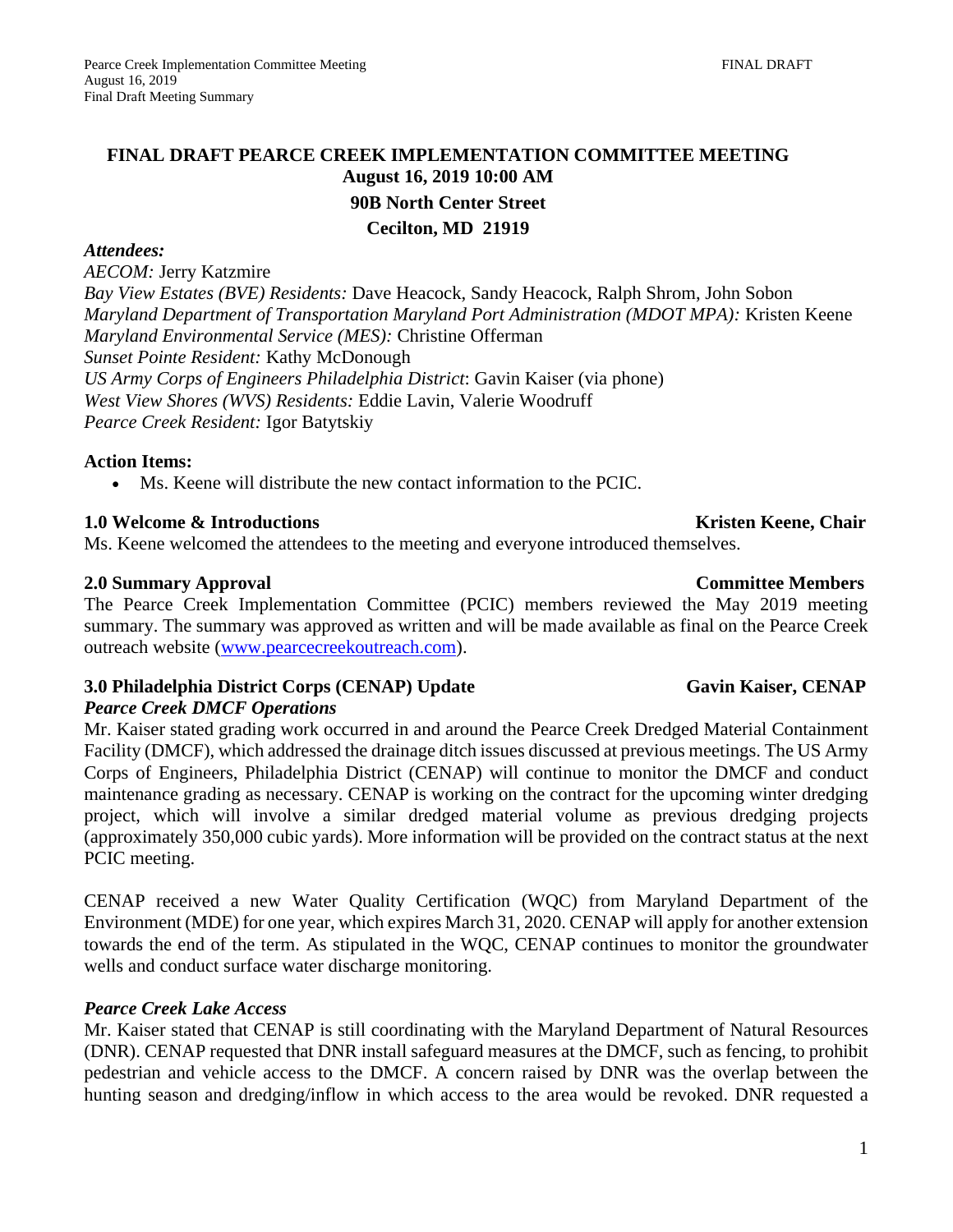months' notice before dredging is anticipated to occur to notify and coordinate site access. CENAP stated that the dredging schedule fluctuates and a months' notice may not be possible. CENAP and DNR are working through this issue. Ms. Woodruff suggested postponing an announcement in the Cecil Whig when the Pearce Creek Lake is reopened for public use.

Mr. Batytskiy asked for clarification regarding the DMCF discharge monitoring and surface water monitoring. Mr. Kaiser replied that when dredged material is inflowed into the Pearce Creek DMCF, the slurry is an estimated 30% solid material of silt and/or sand and 70% water. In the DMCF, the solid material is allowed to settle out of the water, and the remaining overlying water is discharged through the weir box. Physical water quality parameters, such as turbidity, and other chemical constituents of the water are monitored. After the decant water is discharged through the weir box, it enters a detention basin to allow more material to settle out. The discharged water then travels through a vegetated swale, leading to the Pearce Creek Lake, and eventually the Elk River. The water used to mix the inflow slurry is sourced from the Chesapeake Bay in the area which is being dredged.

Mr. Batytskiy asked how often the water was tested and the criteria used for testing. Mr. Kaiser replied that CENAP contracts TetraTech to collect and test the water according to the requirements of the WQC issued by MDE. Turbidity, priority pollutants (i.e. metals, nutrients) and other physical properties (i.e. pH, dissolved oxygen, etc.) are required testing criteria. Discharge occurs after inflow has occurred and water is available once the material has been allowed to settle out. Monitoring occurs daily during discharge and the reports are submitted to MDE; to date there have been no issues with the discharge results. CENAP would not be able to discharge if the monitoring results exceeded the water quality requirements.

Mr. Batytskiy asked if CENAP tested the water in Pearce Creek Lake. Ms. Keene stated that there are three types of monitoring activities associated with the Pearce Creek DMCF; discharge monitoring, groundwater monitoring, and exterior monitoring. The discharge monitoring conducted by TetraTech and the groundwater monitoring conducted by CENAP are required by MDE. Exterior monitoring, or environmental monitoring, is voluntarily conducted by Maryland Department of Transportation Maryland Port Administration (MDOT MPA) through a contract with Maryland Environmental Service (MES) and Anchor QEA. There are seven monitoring sites in the Pearce Creek Lake and one in the Elk River, with two reference sites (one located in the Pearce Creek Lake and one located in the Elk River) for a total of 10 exterior monitoring sites. Each exterior monitoring location is tested for water quality, sediment quality, sediment toxicity, and benthic (bottom-dwelling organisms) community structure parameters. The monitoring sites are in areas near the discharge location from the vegetated swale and the location of discharge from the Pearce Creek Lake to the Elk River. Mr. Batytskiy asked if the results are available to the public. Ms. Keene replied that the exterior monitoring results are publically available on the Pearce Creek Outreach website, as are the CENAP groundwater and discharge monitoring results. The results are shared at the PCIC meetings through a combination of short summaries and presentations. Ms. Keene stated that the results have consistently shown that there are no environmental or ecological concerns in the lake or adjacent river area as a result of dredged material placement in the Pearce Creek DMCF. According to the State of Maryland water quality assessments, there are no health or recreational restrictions in these areas.

**4.0 Drinking Water Line Progress Jerry Katzmire, AECOM** *Road Restoration*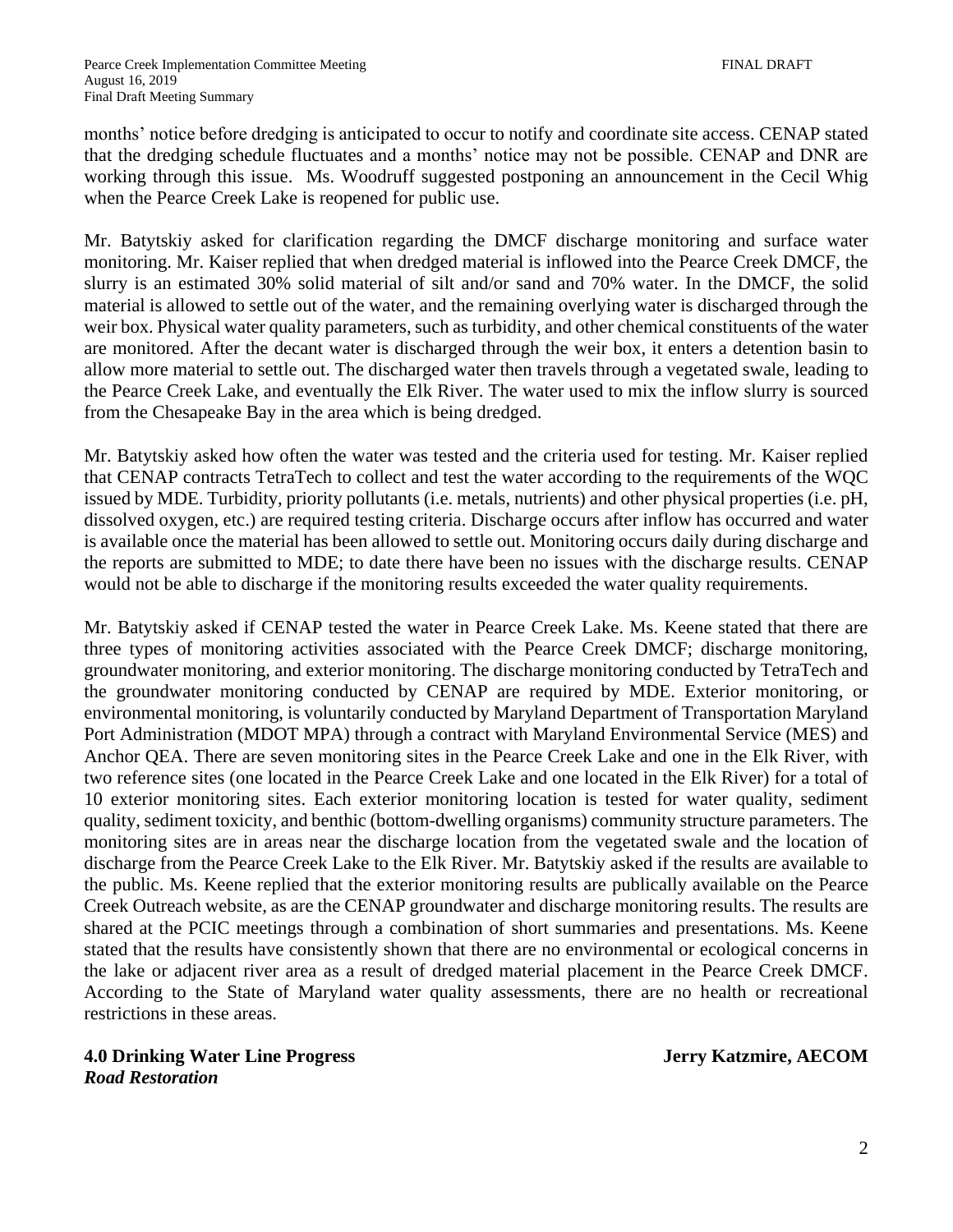Mr. Katzmire stated that Reybold (construction contractor) installed underdrains on Pond Neck Road and Basin Road to correct the spring/seepage issues. The underdrains have been checked periodically and appear to be doing well.

### *Expansion Tank Adjustments*

The necessary expansion tank adjustments have been completed in all but five homes. AECOM will continue to work on addressing the remaining homes that require adjustments to the expansion tank. It was also noted that the initial improper calibration of the expansion tanks does not pose a safety issue, but rather impact the lifespan and manufacturer warranty of the equipment.

#### *Project Closeout Activities*

There is one final water line connection to be made at a property located on South Drive, which is scheduled to occur the week of August 19. With regard to the boat ramp area in the Bay View Estates (BVE) community, AECOM will perform activities to square the edges and remove the grass coming through the chip seal near the boat ramp. Work on the boat ramp area is anticipated to commence around the end of September or beginning of October. AECOM has a detailed spreadsheet of the few remaining closeout items, including a tree replacement on a property in the Sunset Pointe community.

Mr. Lavin stated that his Pressure Reduction Valve (PRV) is reading at 85 pounds of pressure and requested that an engineer visit his home to investigate the issue. Mr. Katzmire added Mr. Lavin's issue to the list of project closeout items. Mr. Heacock asked if any progress has been made to connect the remaining home in BVE. Ms. Keene stated that the remaining BVE homeowner passed away, and the deed for the house is still held in the name of the homeowner. Until homeownership transfers to another entity that can sign the access agreement, the in-home connection cannot be made. AECOM has been diligent in investigating the ownership transfer status, but there has been no progress throughout the entirety of the project. The funding and term for the MDOT MPA Grant Agreement which would pay for the connection ends on June 1, 2020. If contact is made with enough time before the Grant Agreement expires, then the home can be connected. Otherwise the home will remain unconnected and the future entity owning the home will then be responsible for payment of water line connection.

Currently, there are seven homes (five total homeowners) that remain unconnected to the water system. With the South Drive property connection occurring next week, 97% of the homes within the designated service area will be connected to the water system. MDOT MPA has been in contact with all homeowners who have refused to be connected and they understand that if they were to sell their house or needed to obtain a permit for any work on their house in the future that they would be required to connect to the water system. A final letter will be sent to the five remaining homeowners to document the final decision. Mr. Heacock asked for clarification regarding a specific home which has yet to be connected to the waterline but has changed ownership twice. Ms. Cooper stated that the Cecil County Health Department (CCHD) has been in contact with the Town of Cecilton to ensure that the house would be hooked up to the water system and therefore allowing the transfer of ownership. The CCHD understands that the project is still ongoing and have made an allowance since the house will be connected.

#### *Spring 2019 Exterior Monitoring Update*

Ms. Offerman stated that sample collection for the spring 2019 post-placement exterior monitoring event was completed from May 20 to 22, 2019. The results for the sediment samples (includes sediment quality

### **5.0 MDOT MPA Updates** Kristen Keene, **MDOT MPA**